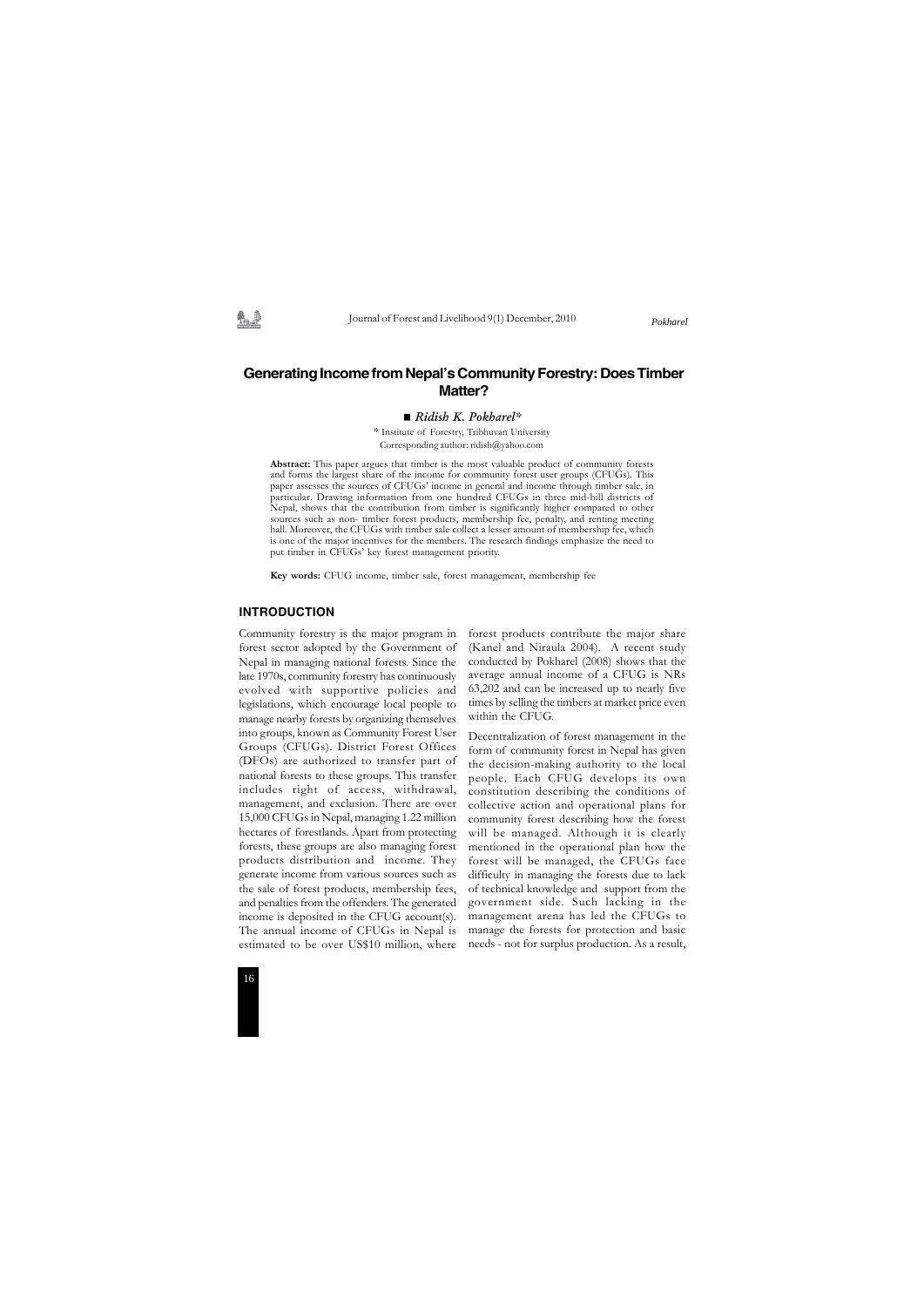#### Journal of Forest and Livelihood 9(1) December, 2010

forests are under-utilized, but if the forests are managed properly they can generate more than four times the benefits obtained under the current management practices (Shrestha and Jakobson 2001). In this context, this paper analyses the sources of income of CFUGs with particular focus on timber and concludes that timber is the most important source of CFUGs' income.

# **STUDY AREAS AND DATA COLLECTION**

This study covers three mid-hill districts (Kaski, Tanahu, and Lamjung) of western development region of Nepal where community forestry was introduced in the early 1980s. 100 CFUGs (34 from Kaski, 33 from Lamjung and 33 from Tanahun) with annual income higher than NRs 20,000 were selected randomly for this study. A structured questionnaire that includes a number of households, forest area, and income from different sources such as timber, fuel wood and Non-Timber Forest Products (NTFPs) was used

for this study. Executive committee members of the CFUGs were also interviewed.

## **PATTERN OF CFUG INCOME**

Table 1 shows the basic characteristics of the selected community forests. Although community forestry in Nepal started in the 1980s, the momentum of transferring forest management responsibilities from the Forest Department to CFUGs took place in the country only after the introduction of Forest Act, 1993 and Forest Regulations, 1995. The selected CFUGs are relatively mature, as they have been managing forests for about ten years. The forest area per household is 0.85 ha, which is slightly higher than the national average of 0.73 ha (DoF 2008). Almost two-thirds of the sampled community forests were dominated by sal (*Shorea robusta )* tree, a highly valuable timber species. The remaining forests are typical chilaune-katus (*Schima-castenopsis*), a less valuable timber species (Table 1).

*Pokharel*

|  |  | Table 1: Basic characteristics of sampled CFUGs |  |  |  |
|--|--|-------------------------------------------------|--|--|--|
|--|--|-------------------------------------------------|--|--|--|

| <b>SN</b>      | <b>Characteristics</b>                          | Average | Percentage |
|----------------|-------------------------------------------------|---------|------------|
|                | Age of community forest user groups (Year)      | 9.65    |            |
| 2              | Area of community forests per CFUG (hectare)    | 83.03   |            |
| 3              | Forest area per household (hectare)             | 0.85    |            |
| $\overline{4}$ | Number of households per CFUG (Number)          | 131.32  |            |
| 5              | Sal (Shorea robusta) dominant community forests |         | 65         |
| 6              | Schima-castenopsis dominant community forests   |         | 35         |

### **CFUG INCOME**

Forest products are the major sources of CFUG income. For this study, CFUG income refers to the annual income from the sale of forest products, membership fees, penalties, and outside grants. This study classifies income

sources into two categories: i) forestry, and ii) non-forestry. The forestry sources include the sale of timber, fuel wood, poles, NTFPs and fodder/grasses, whereas non-forestry sources are penalty, membership fee, assistance from GOs/NGOs (Government and Non-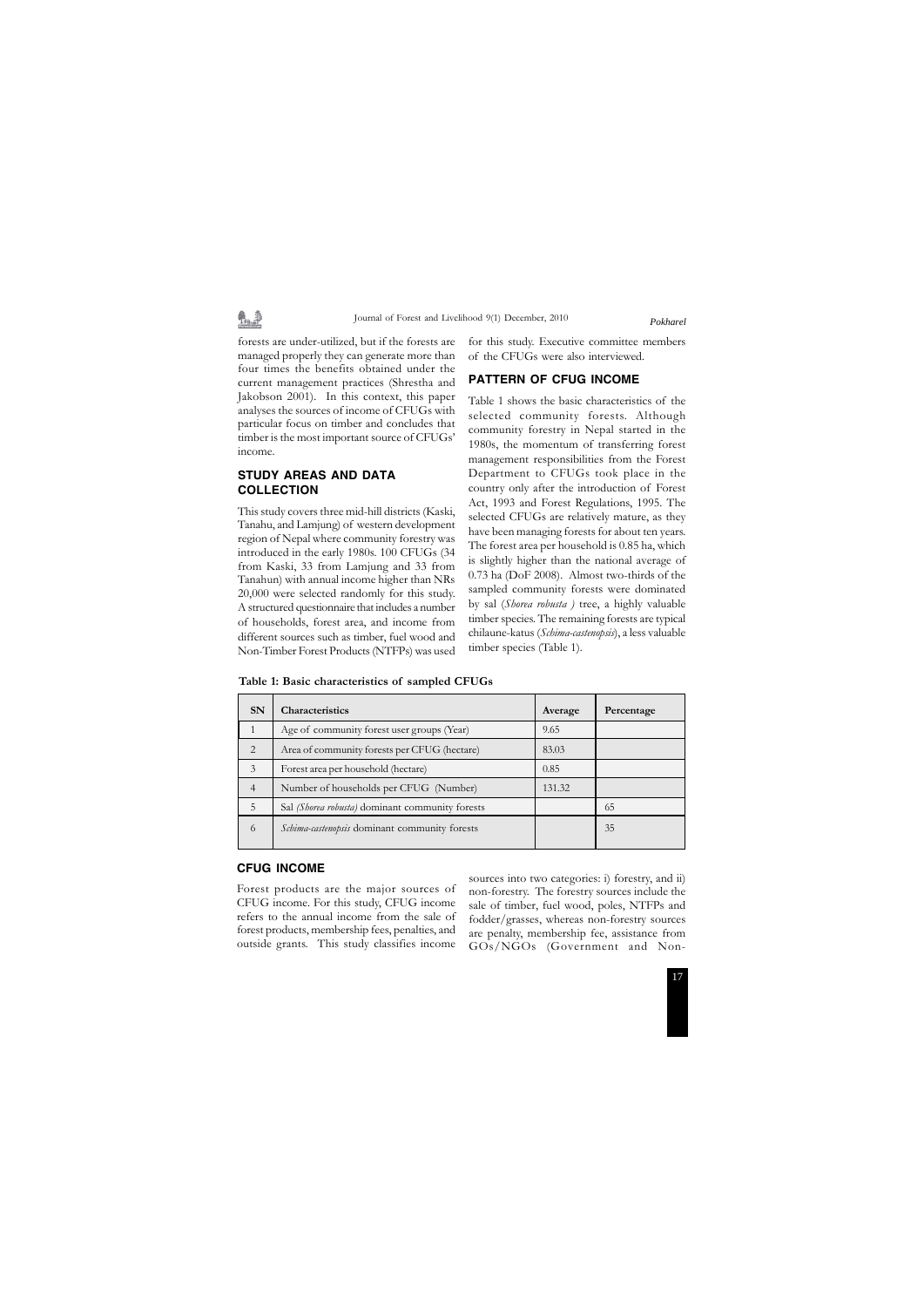# \$…⊉

#### Journal of Forest and Livelihood 9(1) December, 2010



that only 12 per cent of the CFUGs in the study areas have sold timber to non-CFUG members in 2005. Many CFUGs in the hills have a quota system and distribute timber to the members based on needs and availability. Although the average price of timber for members in the study areas was NRs 58/cft.

Non-timber contributed to around 7 per cent of the income in 2005 (Table 2). Fuel wood is collected and distributed equally to all the members once a year. The average price for fuel wood was NRs10 per *bhari*<sup>\*\*</sup>. However, the price for fuelwood varies across the group. Almost 60 per cent of CFUGs distribute fuel wood to their members free of charge.

government Organizations) and renting halls and utensils. The forestry sources are further classified into timber and non-timber (fodder/ grasses, fuel wood, small poles and herbs) products. However, this study does not incorporate income from NTFPs, as it was insignificant in the selected CFUGs. Table 2 shows the average CFUG income in 2005 was NRs 44,658 where three-quarters of income comes from forestry sources. Of the total income, timber alone contributes about 68 per cent. The CFUGs who sold timber obtained a combined income of NRs 3,043,701 in 2005. Timber is generally first sold within the CFUGs and if there is a surplus, then it is offered for sale to non-CFUG members. Records show

*Pokharel*

| <b>SN</b>                                                     | Income source |                            | Amount (NRs) | Percentage |  |  |
|---------------------------------------------------------------|---------------|----------------------------|--------------|------------|--|--|
| $\mathbf{1}$                                                  | Forest based  | Timber                     | 30,437       | 68.16      |  |  |
| 2                                                             |               | Non-timber                 | 3,216        | 7.20       |  |  |
|                                                               | Sub-total     |                            | 33,653       | 75.36      |  |  |
| 3                                                             |               | Membership fees            | 6,141        | 13.75      |  |  |
| $\overline{4}$                                                | Non-forest    | Penalty                    | 1,012        | 2.27       |  |  |
| 5                                                             | based         | Assistance from NGOs/DoF   | 2,687        | 6.01       |  |  |
| 6                                                             |               | Renting halls and utensils | 1,165        | 2.61       |  |  |
|                                                               | Sub-total     |                            | 11,005       | 24.64      |  |  |
|                                                               | Total         | 44,658                     | 100.00       |            |  |  |
| Non-timber includes fuel wood, small poles, grasses and NTFP. |               |                            |              |            |  |  |

**Table 2: Average income of CFUGs in 2005**

CFUGs obtain income from non-forestry sources as well. Membership fees contribute 14 per cent of the CFUG income. While average fees for a new member was NRs 3,326, new members are generally charged higher. However, if the new member buys an existing house in the village, he or she pays less fee

compared to a member who intends to build a new house. The average fee paid by new members who intend to build new houses is NRs 5,000. Some CFUGs have constructed halls in the office building which are rented and provided with utensils to make additional soruces of CFUG income.

*<sup>\*\*</sup> Bhari* means one head-load which is generally equal to approximately 30 kg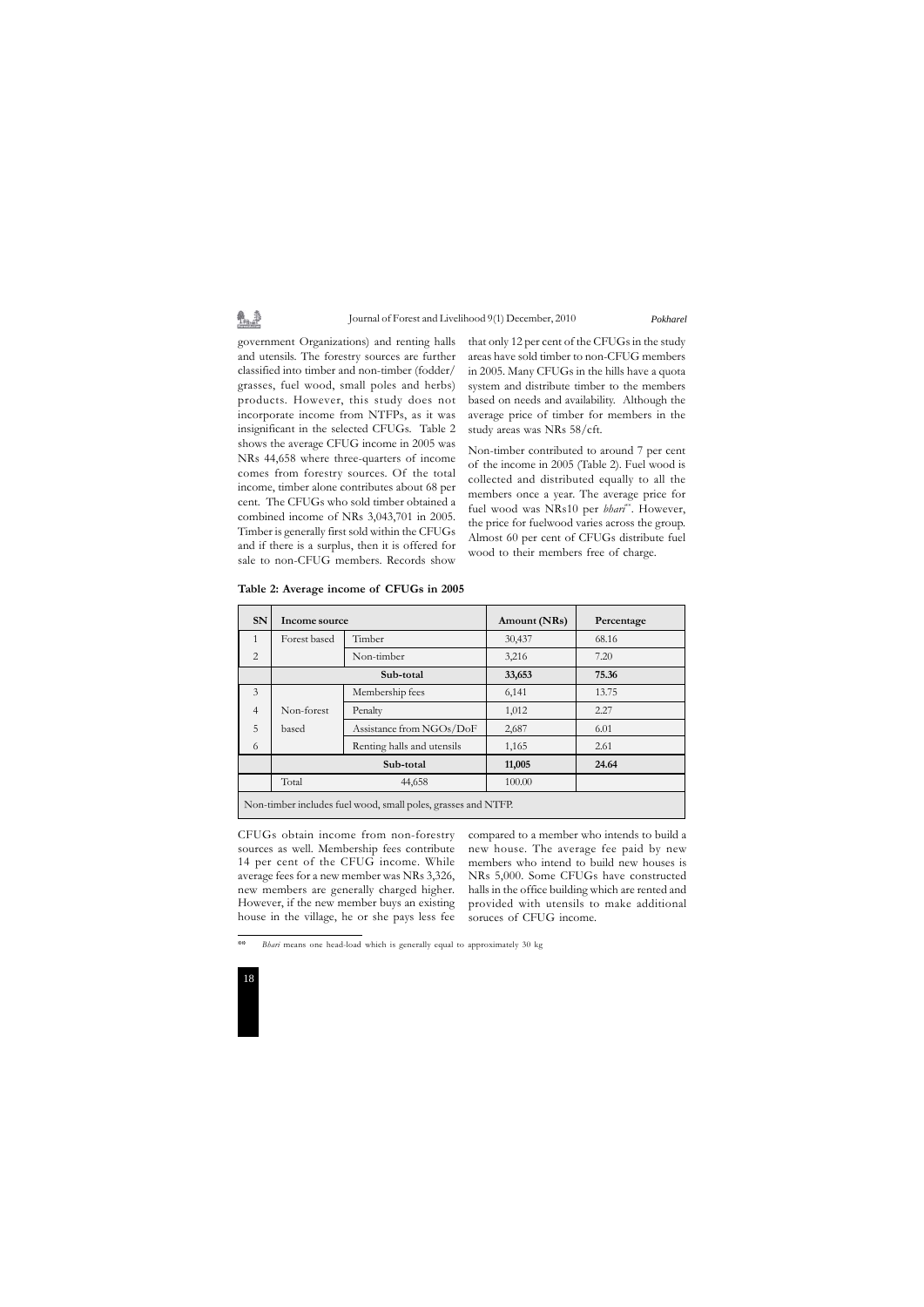#### Journal of Forest and Livelihood 9(1) December, 2010

There is a significant gap in income between those who sell timber and who do not. For example, the average income of CFUGs who had sold timber was NRs 52,747 in 2005. However, those who did not sell timber earned only NRs 19,041. Table 3 shows, CFUGs selling timber earned approximately three times more than those who did not sell timber. It can also be calculated from the Table 3 that timber alone contributes over 90 per cent of the total income of CFUGs from forestry source revenue. Similarly, the CFUGs who did not sell timber generated only 25 percent of the income from other forestry sources. In these groups, membership fee alone contributes to over two thirds of the total income from non-forestry sources (Table 3).

The independent sample t-test shows that the income generated by CFUGs from the sale of timber is highly significant ( $t = -2.685$ ; p <.009) relative to CFUGs who did not sell timber. Therefore, timber sales in the CFUGs are correlated with higher income to CFUGs, implying that CFUGs with timber sales tend to generate higher income than those without

**SN** Income Sources Income w/ timber sale Income w/o timber sale **Amount Per cent Amount Per cent (NRs) (NRs)** 1 Timber 10.00 40,049 75.92 0 0.00 2 Non-timber 2,783 5.27 4,583 24.07 3 Membership fees 4,990 9.45 9,786 51.40 4 Penalty 1,097 2.07 745 3.91 5 Assistance from NGOs 3,735 7.07 0 0 6 Renting halls and utensils 293 0.55 3,927 20.62 **Total 52,747 100.00 19,041 100.00** Non-timber includes such as fuel wood, small poles, and grasses.

> timber sales. Similarly, if we run the independent sample t-test with the membership fee, the results show that paying membership fee by the household from the CFUGs without timber sales is significantly higher ( $t = 2.007$ ;  $p < .055$ ) relative to the household from the CFUGs with timber sales. This implies that households of the CFUGs without timber sales tend to pay higher membership fees than those households of the CFUGs with timber sales. Thus, timber sales in the CFUG are correlated with paying membership fees to CFUGs.

# **DISCUSSION**

CFUGs generate income from various sources among which timber is the major one. Overall, timber occupies the major share by contributing over two-thirds to the CFUG income. Dhakal and Masuda (2007), Kanel and Niraula (2004), Iversen *et al.* (2006) and Pokharel (2008) also observed timber as the major source of income for CFUGs. The CFUGs, which sell timber, generate approximately three times more income in comparison to CFUGs which do not sell timber. Generally, the CFUGs charge

*Pokharel*

**Table 3: Average income of CFUG with and without timber sale in 2005**